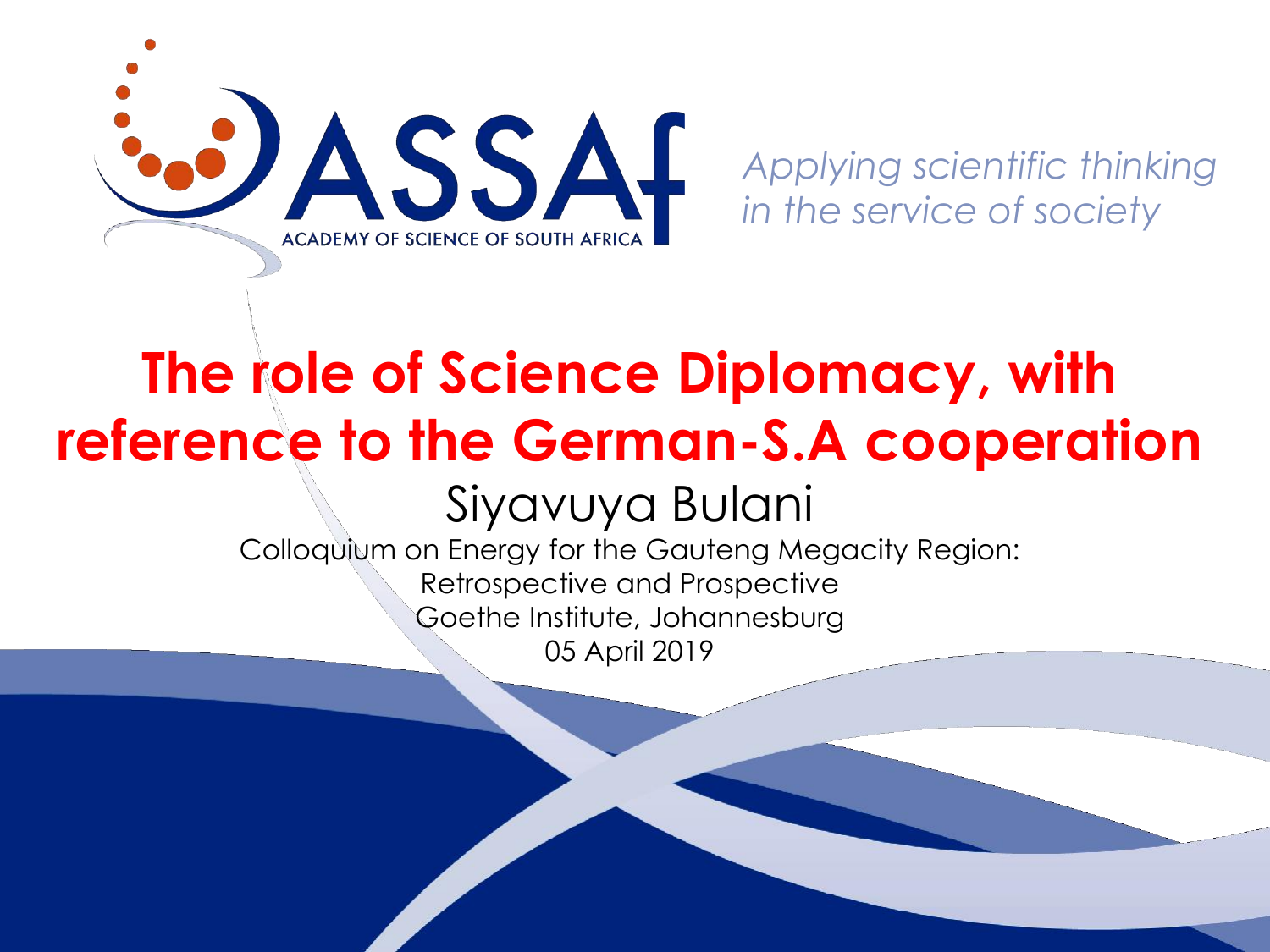### **Science Diplomacy**

#### **Three dimensions:**

- **Science in diplomacy**  informing foreign policy with science advice. Priority is to ensure uptake of science advice.
- **Diplomacy for science**  facilitating international co-operation e.g. Large Hadron Collider, SKA.

#### – **Science for diplomacy** – using science cooperation to improve international relations between countries. "Soft power" of science.

Royal Society & AAAS (2010): New Frontiers in Science Diplomacy

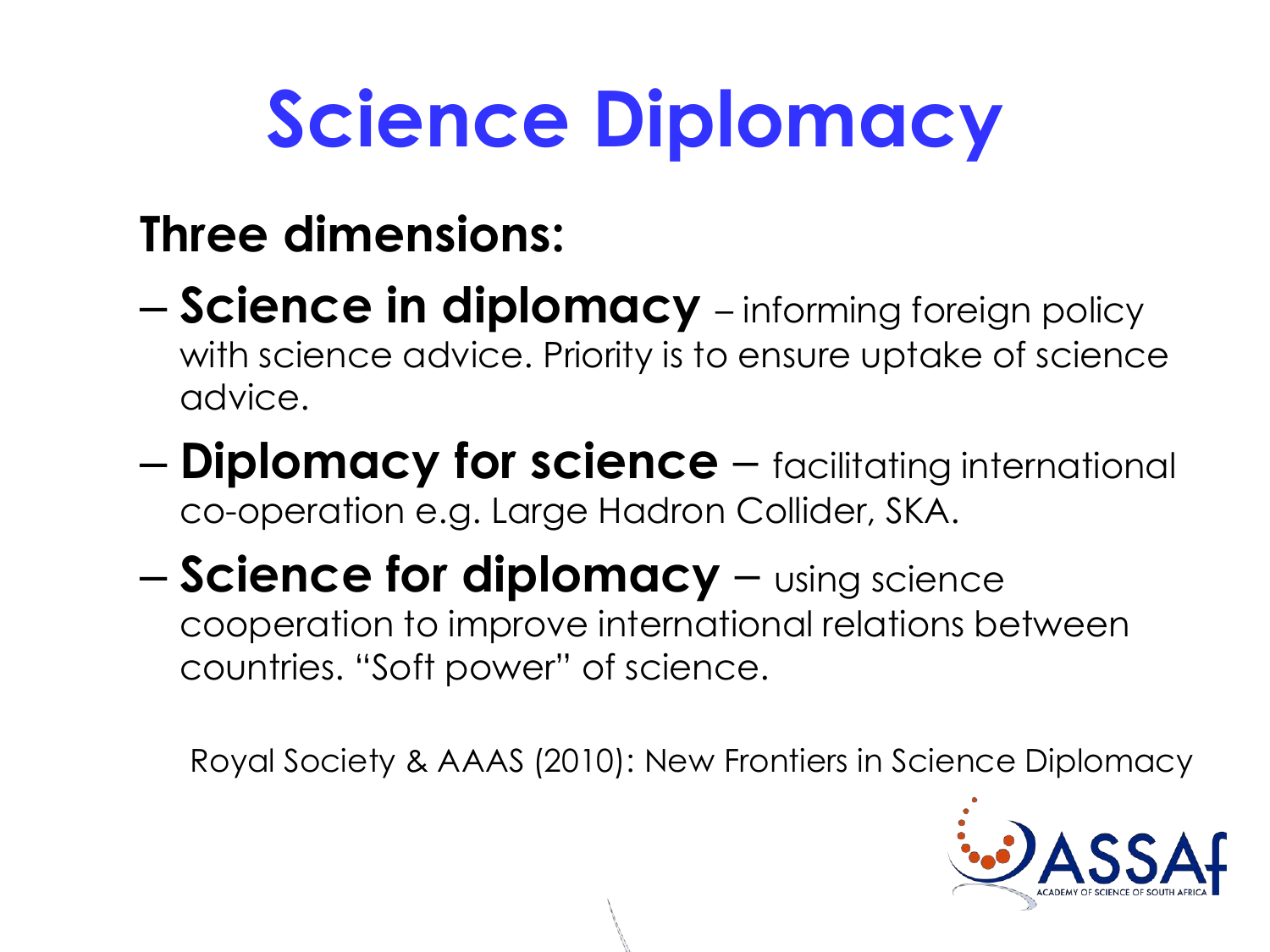

**INTERNATIONAL LIAISON PROGRAMME** 

#### **Science in Diplomacy Role of Science Academies**

- Growing network of national science academies in Africa
- Networked through Network of African Science Academies (NASAC)
- Independence of science academies is critical in their science advisory role
- Varying capabilities of offering science advice
- Critical to build their capacity to offer science advice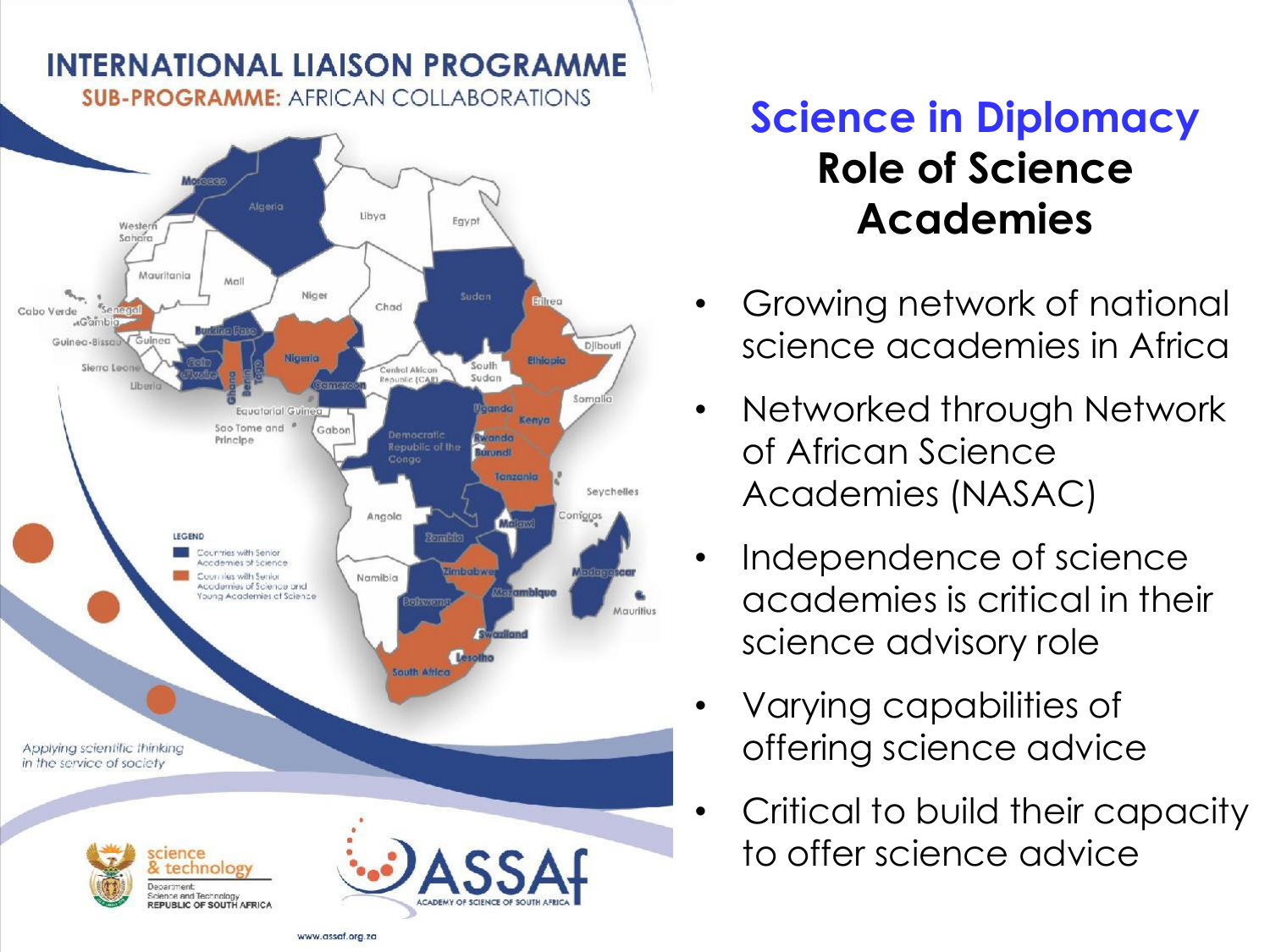### **Science in Diplomacy**

#### **Intergovernmental Network for Government Science Advice**

- –Established in 2014
- –INGSA-Africa was created in 2016 after workshop hosted by ASSAf in Hermanus
- –Primary objectives
	- to improve the use of evidence in informing public policy
	- to raise awareness about need for science advice discussions at all levels of government
- Platform for sharing experiences, building capacity and researching practices across diverse global science advisory systems

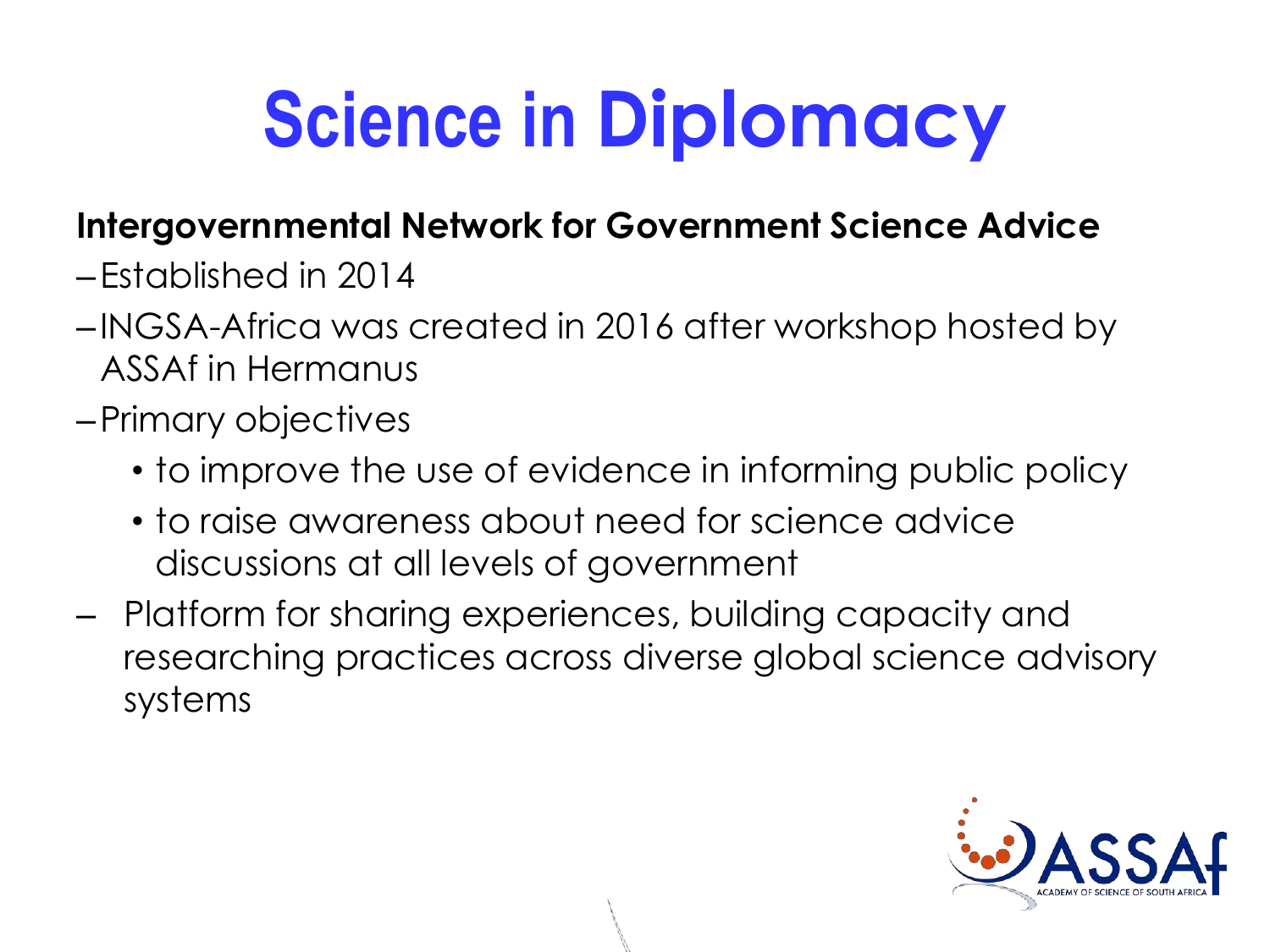### **Science in Diplomacy**

Science can present evidence to solve disagreements between countries e.g. **Grand Ethiopian Renaissance Dam (GERD)**

–Being built on Blue Nile in Ethiopia – capacity of 74 billion m3

- –Sudan & Egypt concerned about impact on water supply
- –Science critical to resolving dispute
	- Can negotiate to extend period for filling dam (from 5-7yrs to 9-12 yrs)
	- Can negotiate to lower height of dam wall to reduce capacity
	- Can negotiate to not reduce flow during agricultural season

–Egypt investigating alternatives e.g. treatment of sewage water; diverting water from lake Victoria; desalination

 $-$ Ultimate solution lies in greater cooperation between **Basin Countries**

**→ Integrated Food-Energy-Water Plan**

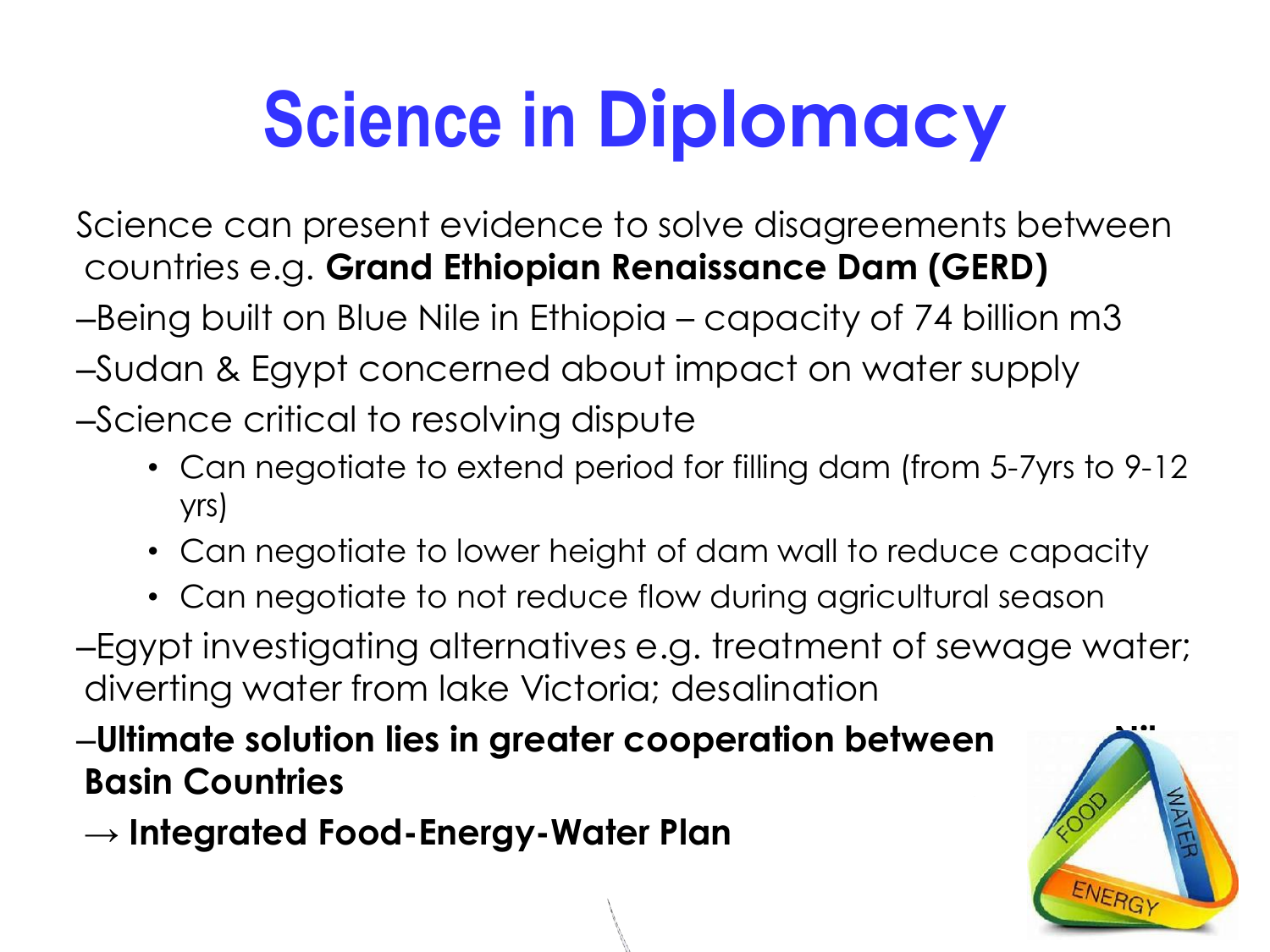### **Science in Diplomacy**

- Clear that greater scientific cooperation is needed between neighbouring countries if we are to address transboundary and development challenges
- Yet scientific cooperation between African countries is underdeveloped



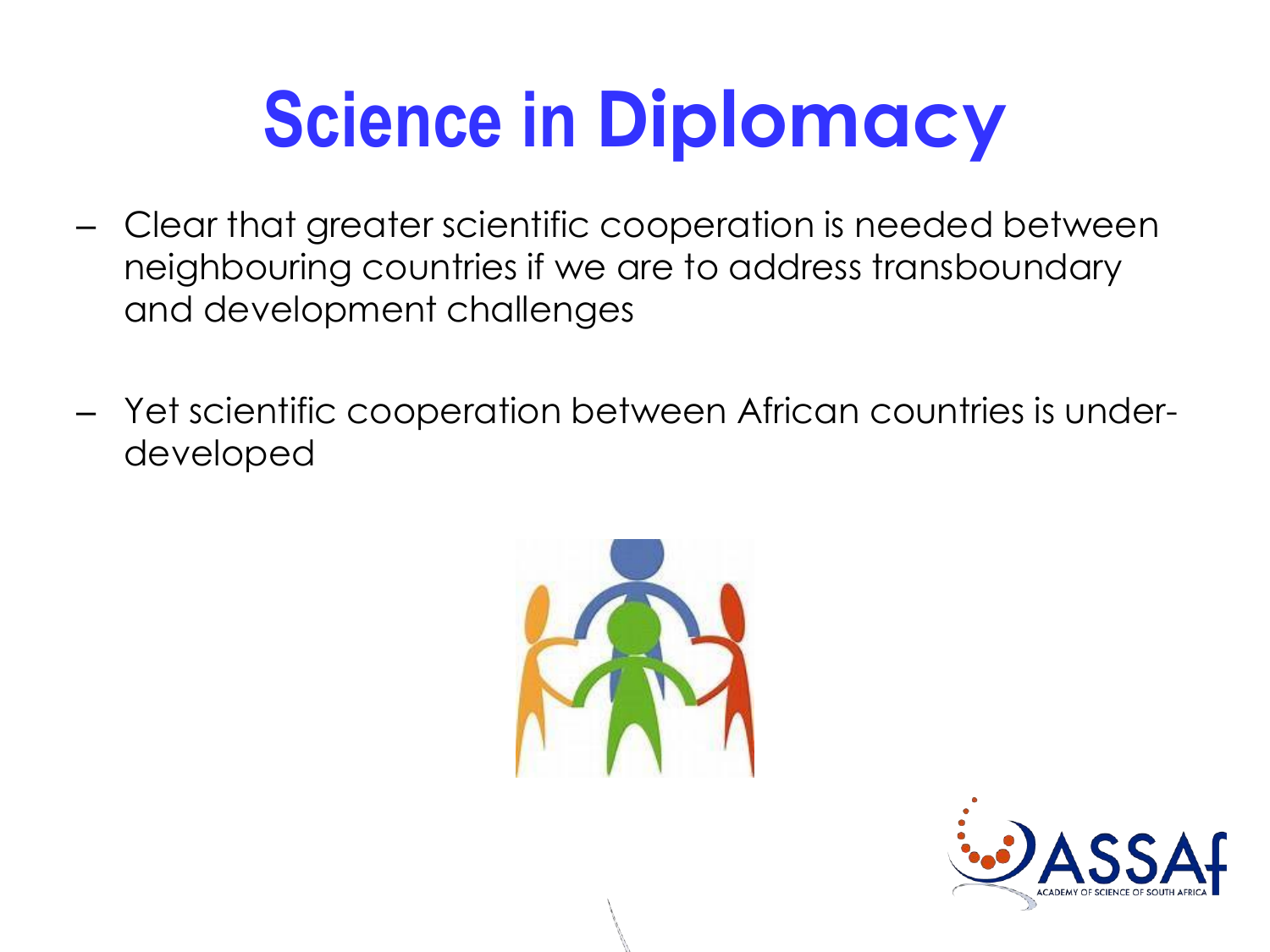# **Diplomacy for Science**

- Been used to facilitate international cooperation
- Ranges from facilitating permits for scientists to collect specimens to facilitating major international science projects
- Scientists would not have been able to undertake their work if governments did not cooperate
- Science diplomacy advances scientific objectives
- May involve scientific cooperation between scientists from countries that have poor political relationships

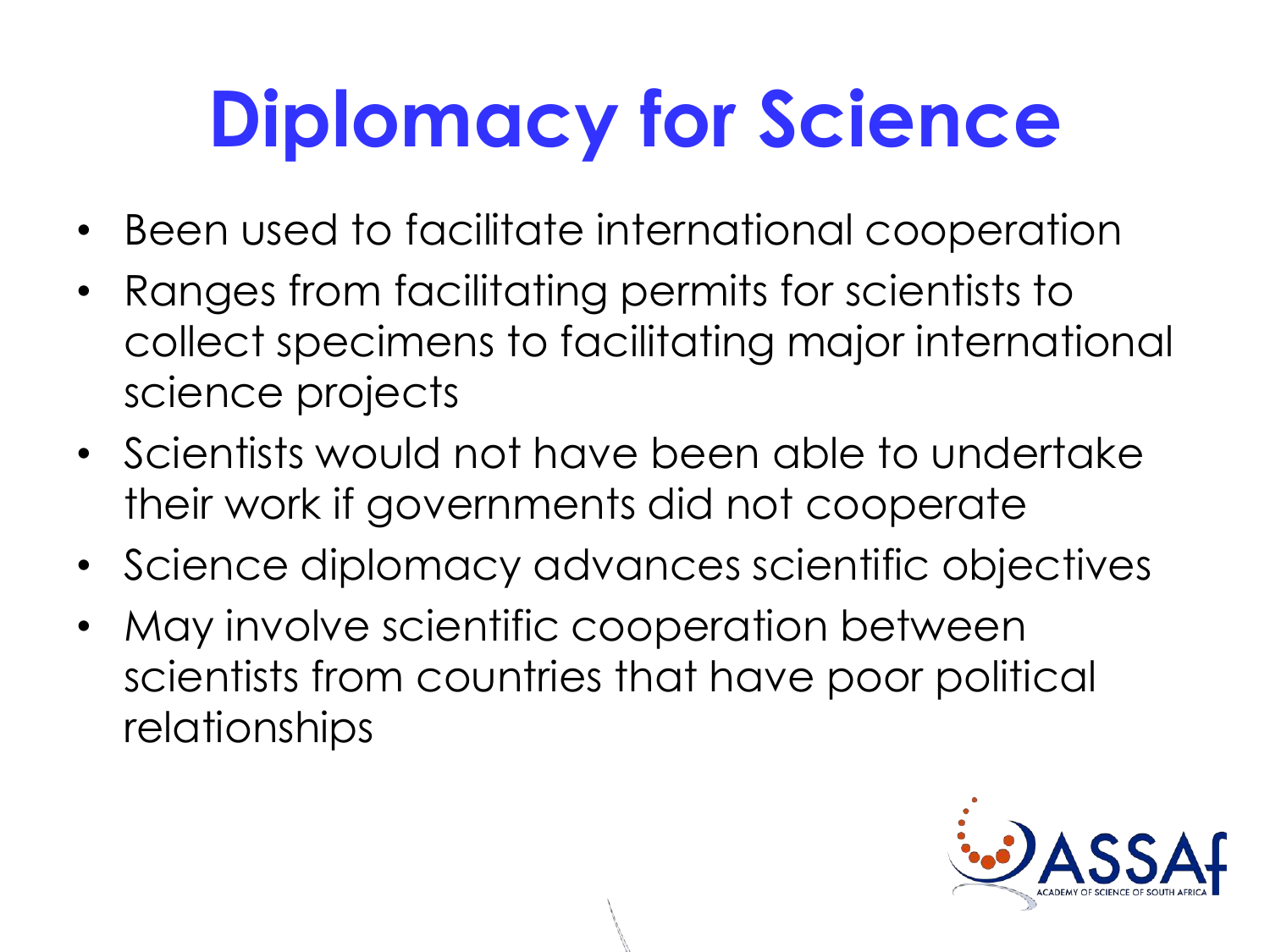# **Diplomacy for Science**

- Examples:
	- Square Kilometre Array (SKA)
	- SESAME synchrotron facility in Jordan
	- African Institute of Mathematical Sciences (AIMS)
	- PanAfrican University
	- African Open Science Platform (AOSP)







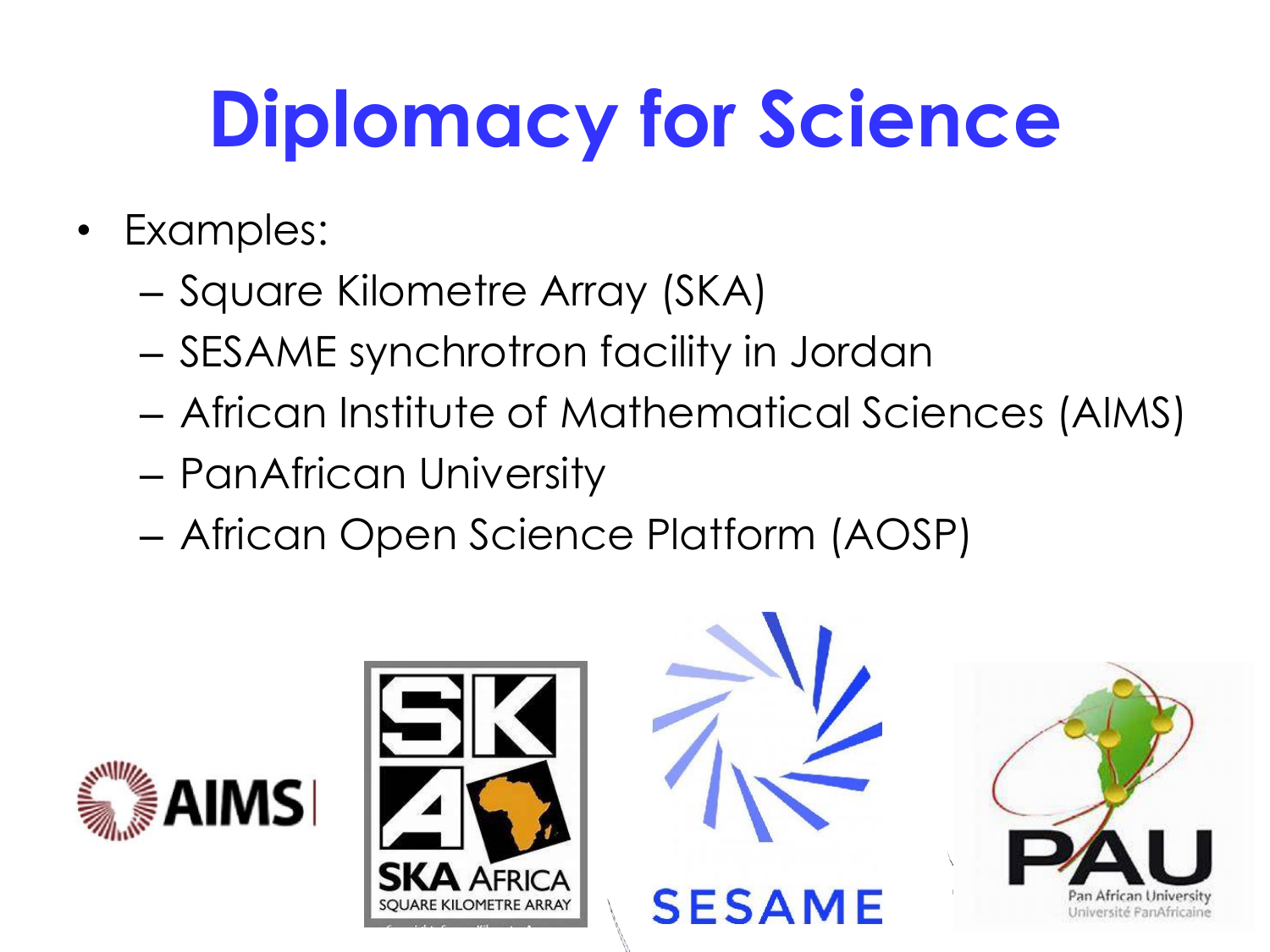## **Diplomacy for Science**

**International agreements** e.g. Climate Change, Montreal Protocol

- Often said that science diplomacy has failed in area of climate change
- But science diplomacy has led to African Group of Negotiators (AGN) that articulate Africa's negotiating position on climate change

#### **Promotion of international co-operation** e.g. SA

- 3 international offices based at SA missions in Brussels, Moscow and Tokyo
- Secondment of S&T official to SADC and AU

#### **Obama's Africa Summit – 2014**

- Obama met with heads of state
- US National Academies convened meeting of African science academies

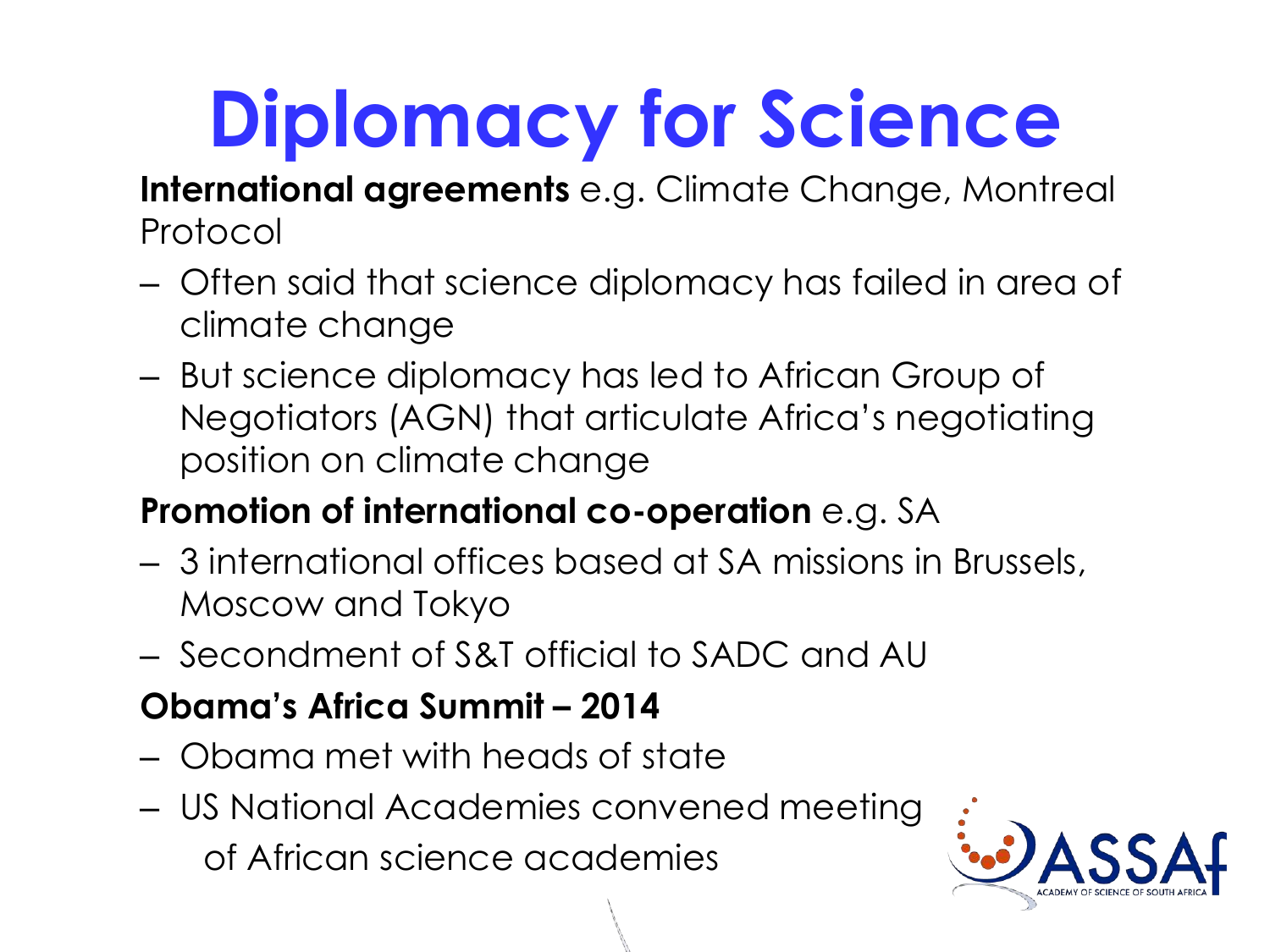## **Science for Diplomacy**

- Science is a good way to engage at diplomatic level
	- Share common language, common methods, it is collaborative and addresses major challenges
- Science diplomacy is a strategic answer for democratic countries – Bruce Alberts
- Science for diplomacy role has not been exploited much in Africa

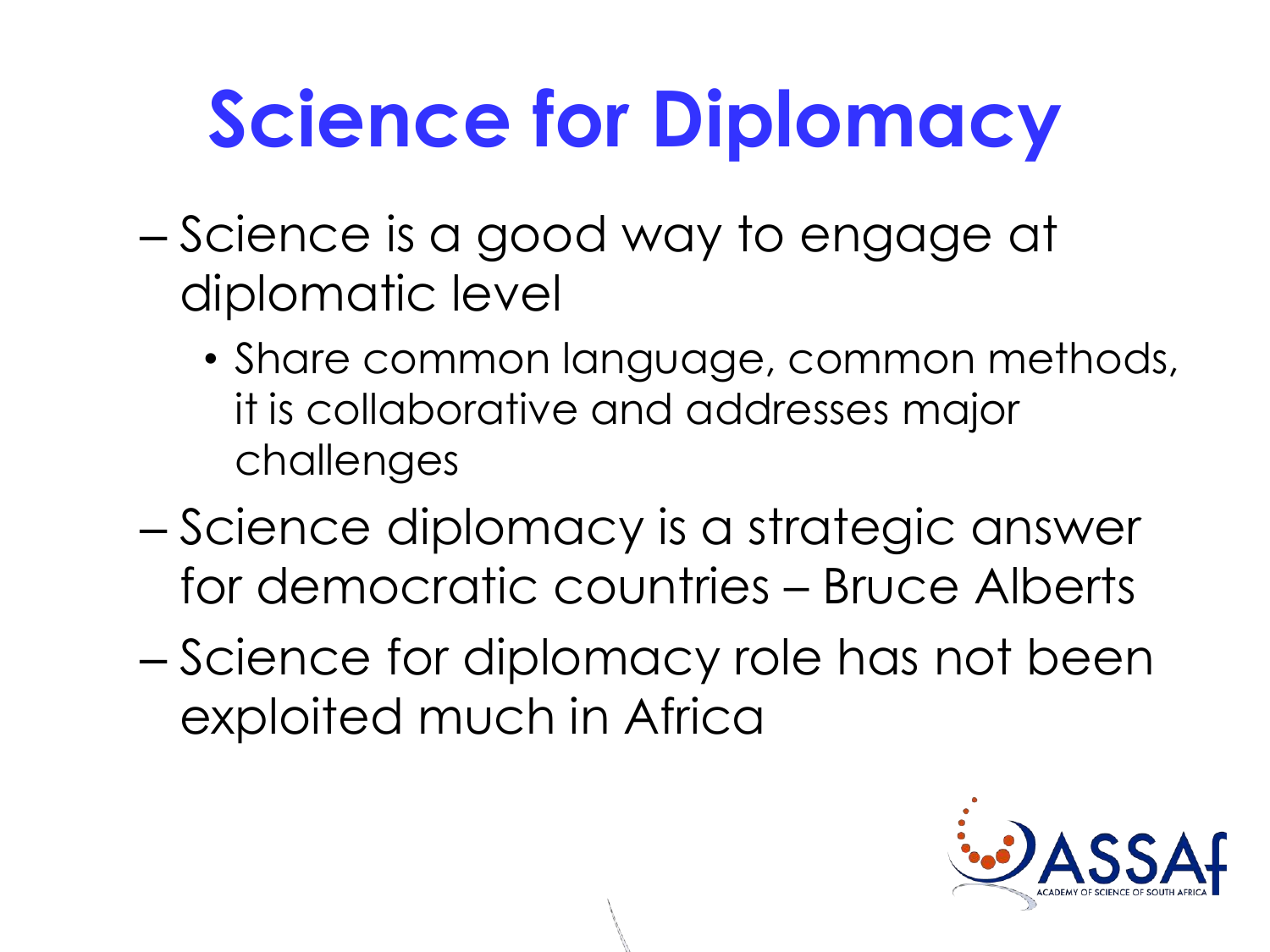### **Why SD is important for Africa**

**Africa's present patchwork of diverse and underdeveloped nation-states needs SD more than any other region in the world**

- •Most economies are small and poor
- •15 are also landlocked with poorly developed cross-country connections

Small domestic markets and continental fragmentation  $\rightarrow$  lack of scale economies in the production and distribution of goods & services.

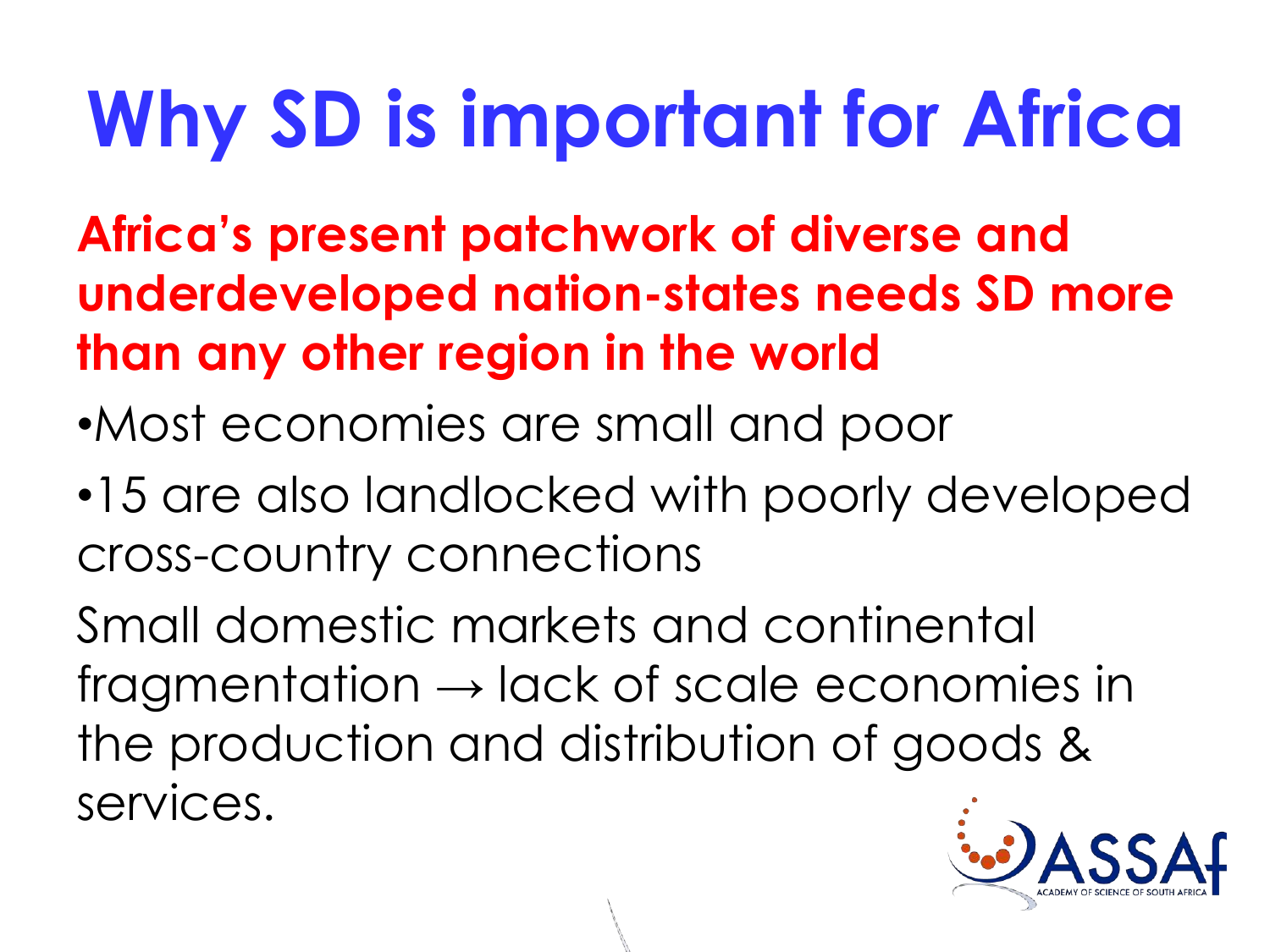# **Why SD is important for Africa**

- SD can help identify, address, defuse & solve many cross-border or borderless problems, e.g.
	- managing **shared natural resources**
	- resisting & repelling international terrorism and addressing its cohort of humanitarian issues – **maintaining peace & security**
	- controlling & eradicating **human and animal pandemics**
	- promoting democratic principles & institutions, popular participation & **good governance**
	- nurturing & fostering **sound academic & scientific foundations**
	- achieving **economic, trade, social & political collaboration**, coordination & convergence

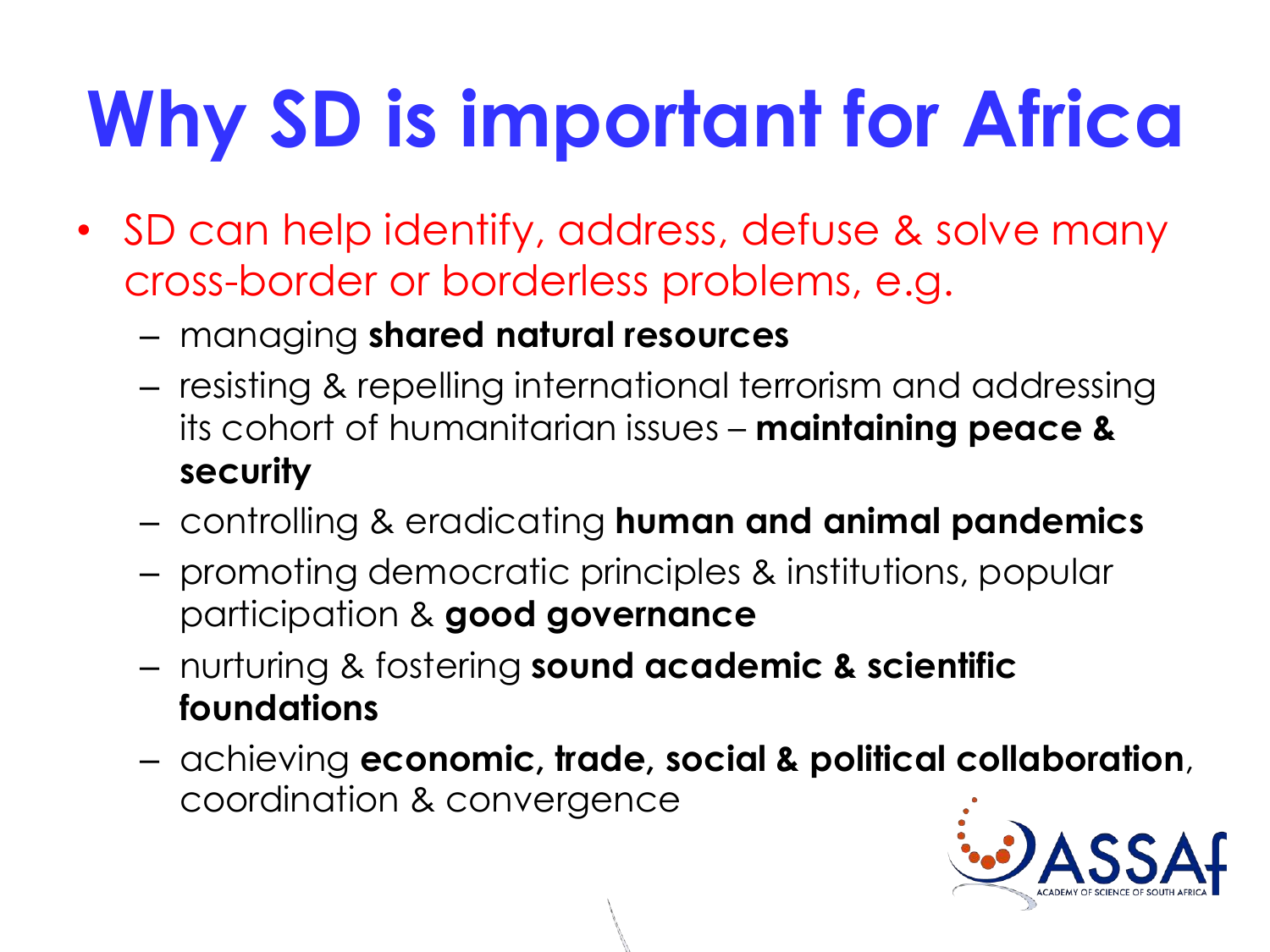

**Insights into South Africa's Participation** in the  $7<sup>th</sup>$  Framework Programme for Research and Technological Development of the European Commission

October 2015

#### **German-South Africa Science Cooperation**

- With a budget  $> \epsilon$  50 billion over 7 years (2007-2013), FP7 one of the largest sources of funding for scientific research in the world (additional €2.7 billion for Euratom)
- Budget for the FP7 represented a 41% increase from FP6
- FP7 was designed to support research activities of importance to EU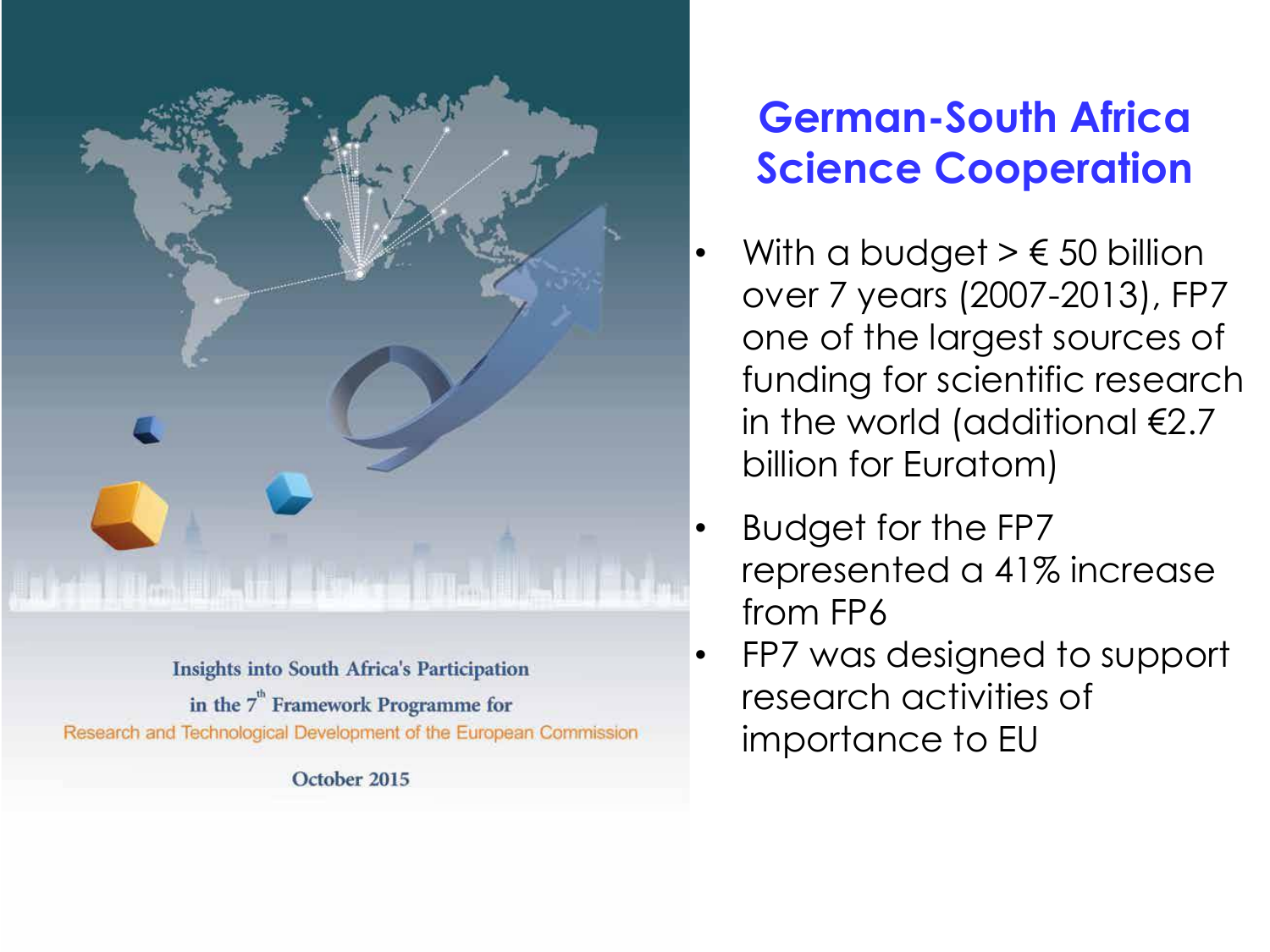### **7 th Frame Work Programme**



Collaboration of EU countries (top 5), African countries (top 5) and four BRICS countries in South Africa's FP7 projects (N=122)

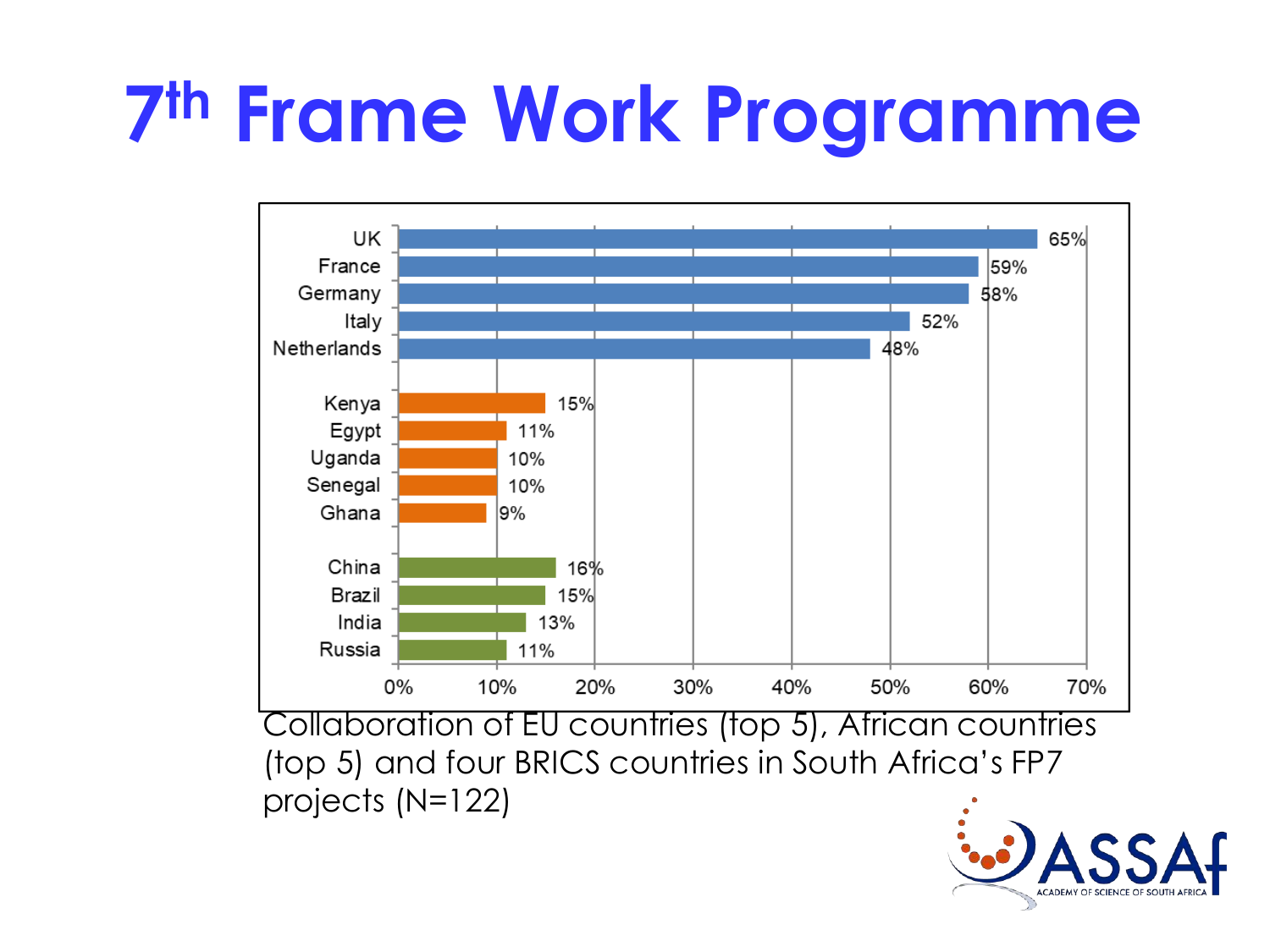#### **Horizon 2020**



Countries with the largest numbers of organisations participating in South African H2020 projects

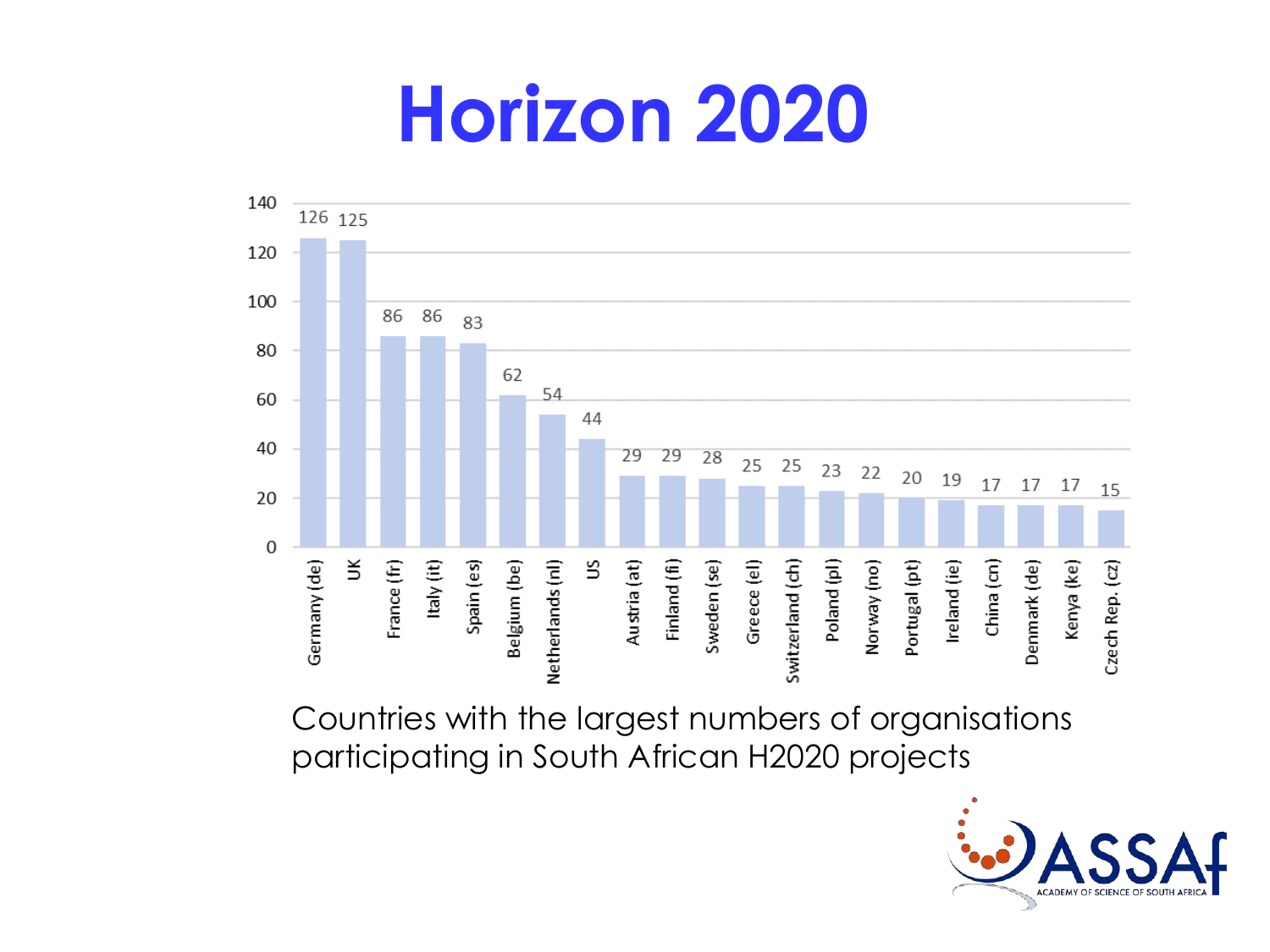#### **PROCEEDINGS REPORT**

#### **TECHNOLOGICAL INNOVATION FOR A LOW CARBON SOCIETY CONFERENCE**

#### **ASSAf-Leopoldina**

- German-South Africa Year of Science: 2012
- Findings for policymakers:
	- Importance of links between government & private sector.
	- Energy policies to consider the energy-water-food nexus.
	- Government to lead renewable energy.
	- Energy efficiency is the first and the cheapest step to a low carbon future.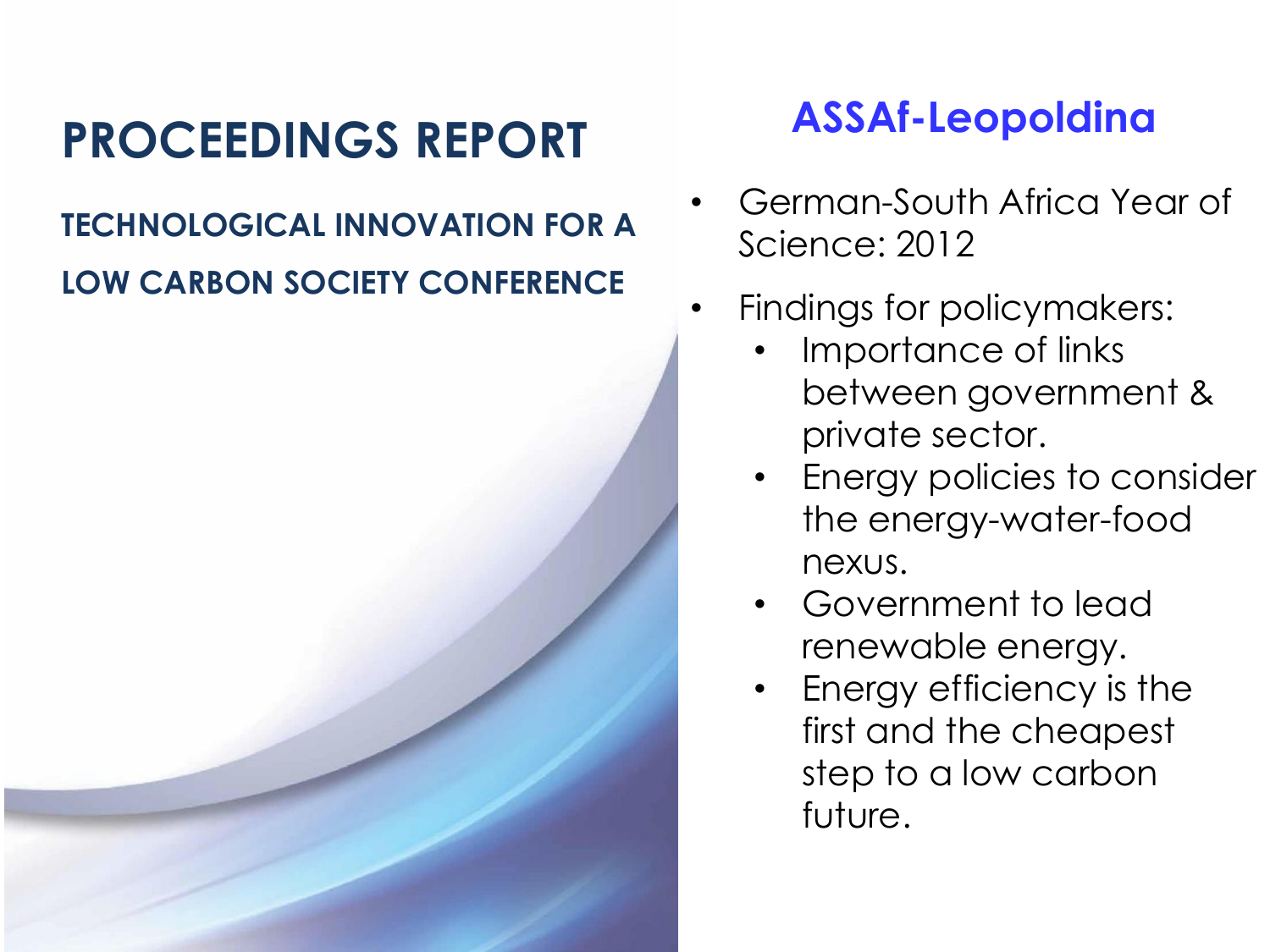**Proceedings of Environment** and Health Symposium

 $-3$  June 2015





Agriculture and Biodiversity in Africa

Proceedings Report 14 to 16 November 2018 Leriba Hotel, Gauteng, South Africa













Surveillance and Response to

Comorbidities: An African and

Southern Sun Elangeni & Maharani, Durban

**Infectious Diseases and** 

**German Perspective** 

11-13 April 2018

黍

**Window** 

传

Leopoldina<br>as missing

**QB** 



**SCIENCE BUSINESS SOCIETY DIALOGUE CONFERENCE** 

Linking Science, Society, Business and Policy for the Sustainable Use of Abandoned Mines in the SADC Region



28 - 30 November 2017 Indaba Hotel, Johannesburg,<br>Gauteng, South Africa

**DASSAF** 





#### **Science Business Society Dialogue Conference** Strengthening the Science Business<br>Society Dialogue in the SADC Region  $6 - 7$  December 2016

CSIR International Convention Centre<br>Pretoria, South Africa



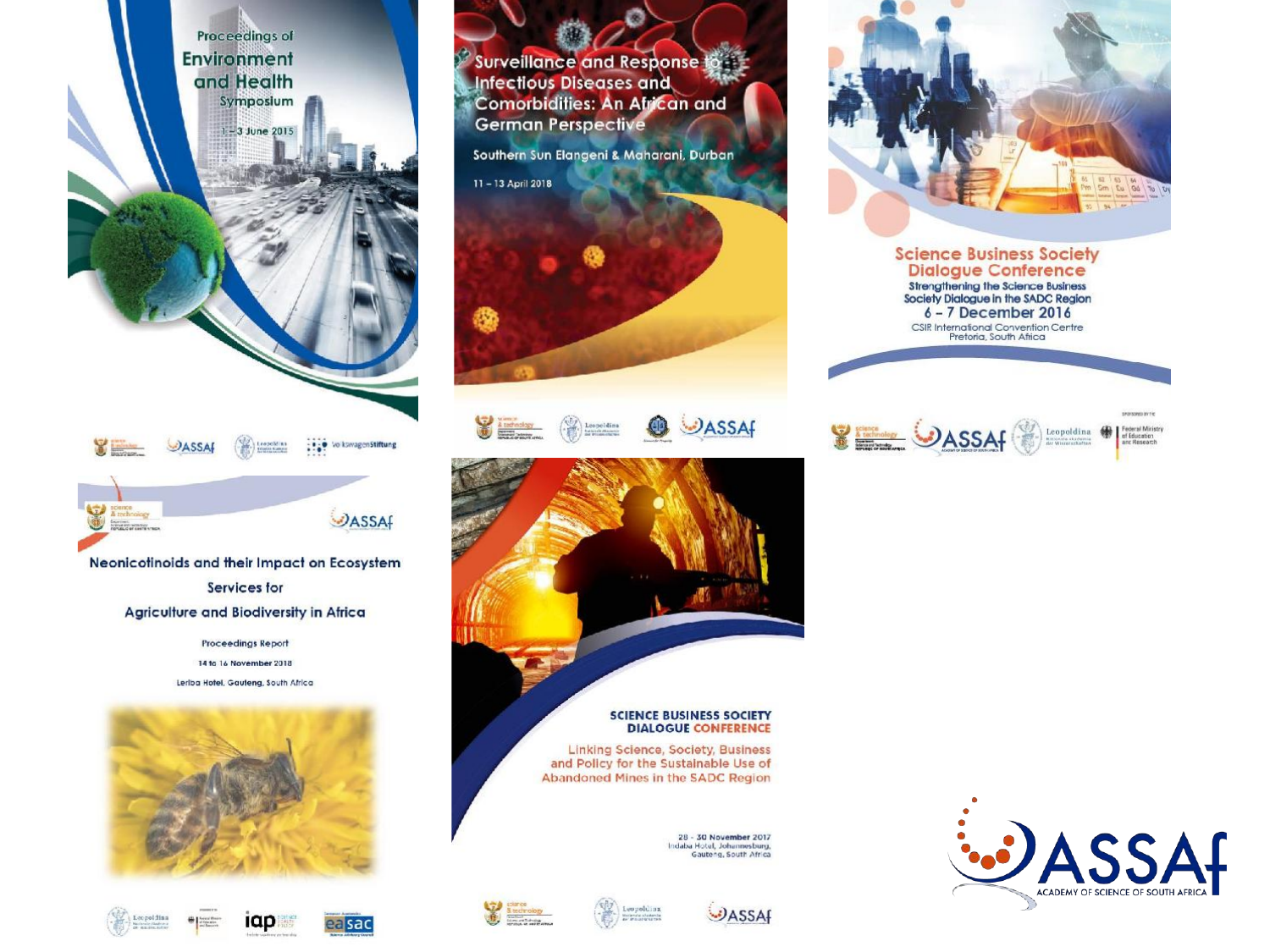### **Current Activities**

- Statement on "Air Pollution and Health".
- Mental Health Symposium: "Global Mental Health in an Era of Sustainable Development and Policy Priorities".
- Energy Efficiency and Energy Storage Symposium: "Research and Innovation in Energy Efficient and Energy Storage Technologies in an Era of the Fourth Industrial Revolution".
- Lindau Nobel Laurates Meetings